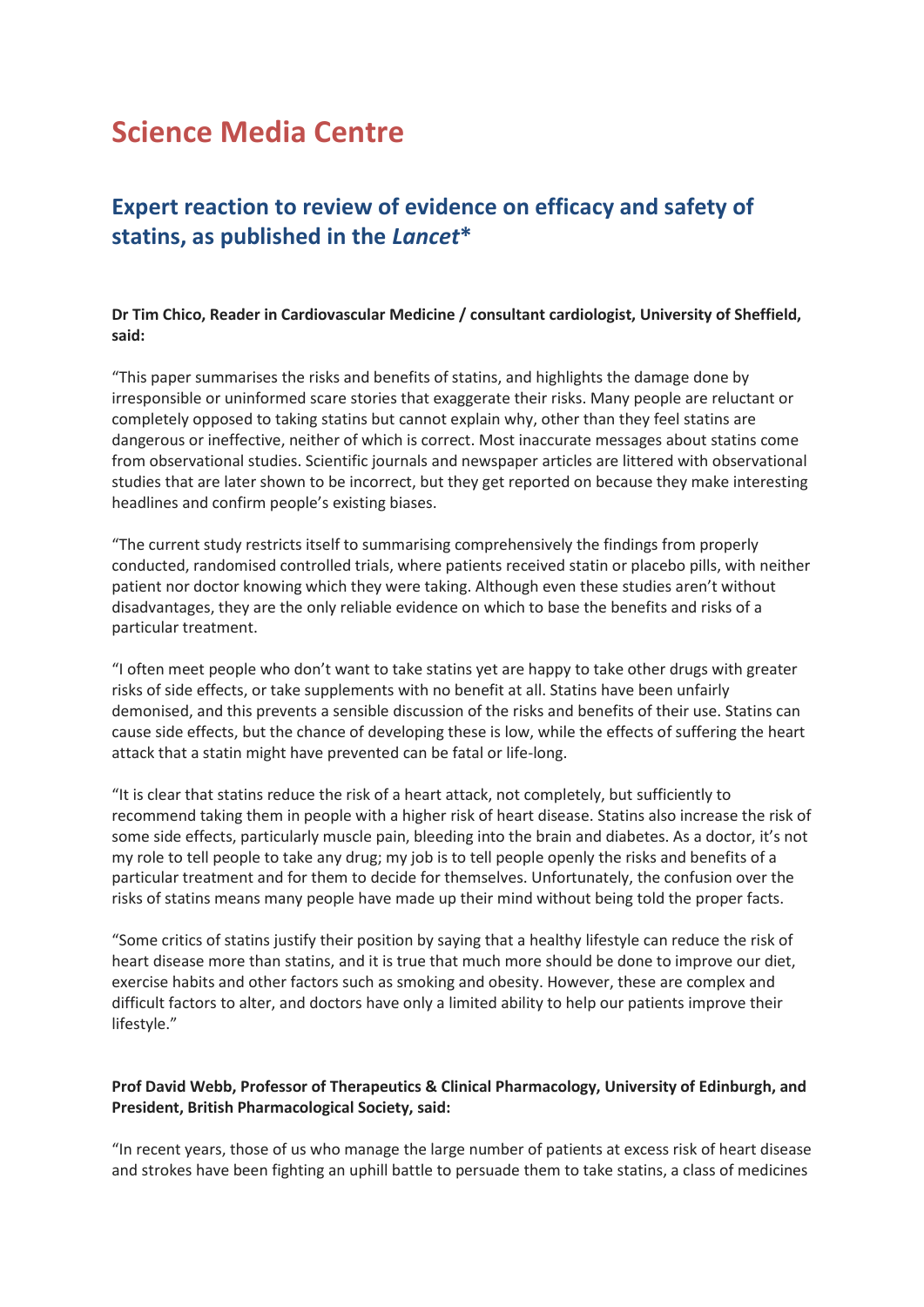that have been repeatedly shown to save lives. The problem has largely related to concerns about muscle aches and potentially more serious side effects (muscle damage, diabetes and haemorrhagic stroke) that have been very well publicised on the internet. Many patients who have much to benefit from statins, and many of those at more modest risk, have been persuaded not to take them because of exaggerated claims of harm, and some research suggesting that the benefits have been overestimated. It is likely that many lives have been lost, based on a received view that statins are dangerous and ineffective.

"This comprehensive review, by a broad group of leading international academics, of robust and unbiased evidence from randomised controlled trials and systematic reviews, confirms that statins are both effective and cost effective, and that the benefit rises with the level of pre-treatment risk. It also confirms that any rare harms are substantially outweighed by solid benefits, in terms of a reduction of heart attacks and strokes.

"So long as the public still have trust in experts, this work provides the evidence needed to justify providing the substantial cardiovascular protection to patients that they deserve."

#### **Prof Jeremy Pearson, Associate Medical Director at the British Heart Foundation, said:**

"This comprehensive review reiterates the lifesaving benefits of statins, which vastly outweigh the rare side effects associated with the medicine. Evidence, from many objective clinical trials, shows that statins are a safe and effective way of reducing heart attack and stroke risk. And there is certainly no debate that people who have had a heart attack or stroke should be taking statins to reduce their risk of another, potentially deadly event.

"Medicine should be guided by evidence and this review will help clinicians to consider the available evidence and judge its strengths and weaknesses. Clinicians, and particularly GPs, play a vital role in advising patients so it's important that if a person has concerns about their medication, they discuss this with their GP first."

### **Prof Sir John Tooke FMedSci, former President of the Academy of Medical Sciences and Chair of the 'How can we all best use evidence to judge the potential benefits and harms of medicines' oversight group, said:**

"This study has added much needed clarity into the heated debate on the safety and efficacy of statins. Most importantly it highlights the relative value of different ways of generating evidence.

"It is essential that patients and the public have access to the best evidence when it comes to making decisions about the management of their health, whether these concern lifestyle changes or the use of medication. Clear, accurate and trustworthy information is vital to empower people to make treatment choices.

"This review provides a clear summary of the evidence to date which will help healthcare professionals and patients have more informed conversations about the benefits and harms of statins.

"Following a request from the Chief Medical Officer, the Academy has been exploring the best ways of generating and communicating evidence about the benefits and harms of medicines, and how to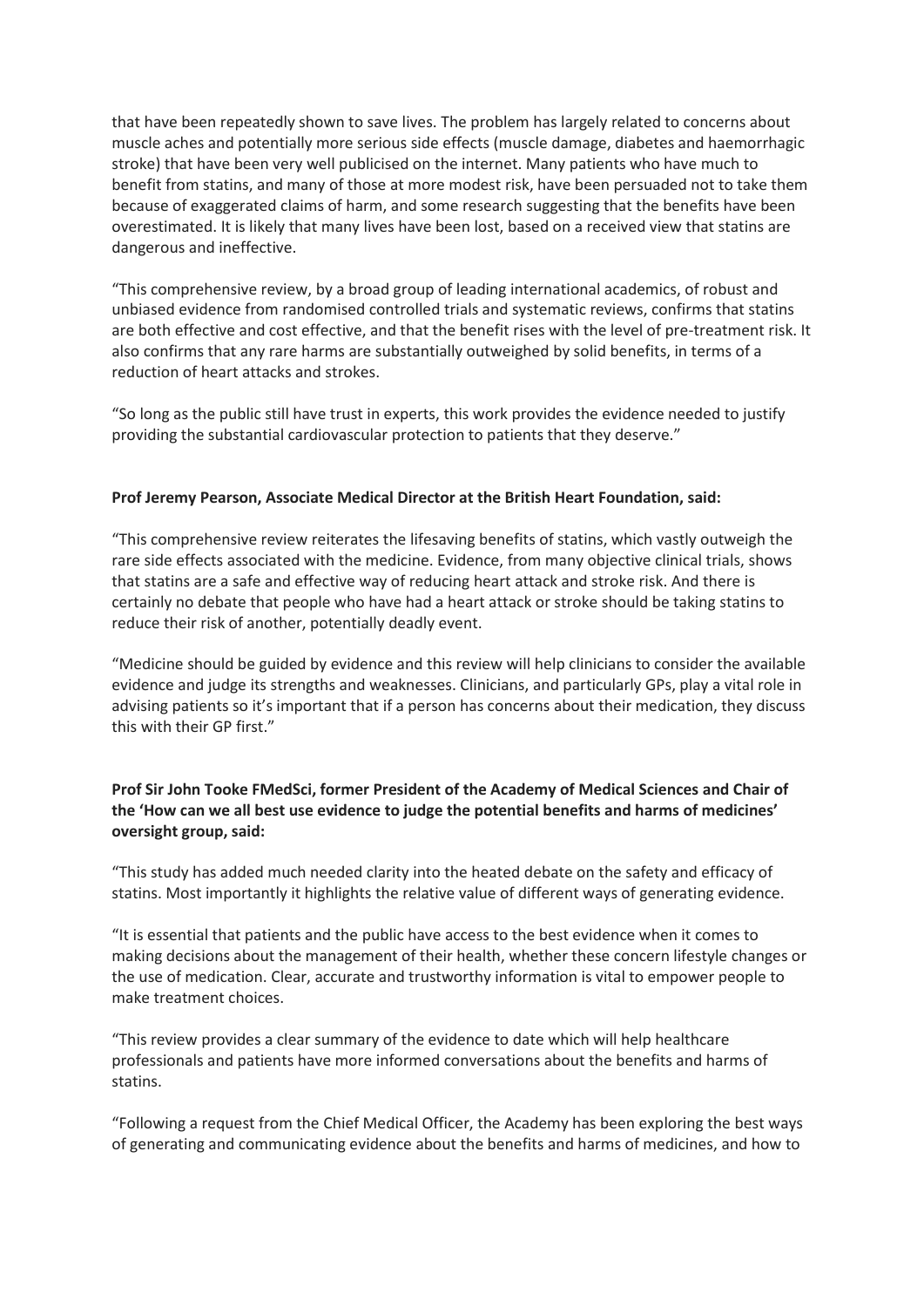ensure this evidence is trustworthy so that all stakeholders – patients, the public but also healthcare professionals – can use it to inform their decisions about medicines.

"Throughout our evidence gathering for the project we have repeatedly heard calls for communications about scientific evidence to present absolute risk and so I am pleased to see that this study has presented data in this way."

**\* 'Interpretation of the evidence for the efficacy and safety of statin therapy' by Rory Collins** *et al.* **will be published in the** *Lancet* **at 23:30 UK time on Thursday 8 September 2016, which is also when the embargo will lift.**

#### **Declared interests**

**Dr Tim Chico**: "I am a committee member and Treasurer of the British Atherosclerosis Society, a charity established in 1999 to promote UK atherosclerosis research."

**Prof David Webb**: "I have no relevant conflicts of interest, but should say that although I am a member of the MHRA Board, this is my personal view and has not been discussed with MHRA."

**Prof Jeremy Pearson**: "The BHF funds several of the authors of this review, including Rory Collins and John Danesh, who are BHF Professors."

**Prof Sir John Tooke**: "Professor Sir John Tooke FMedSci (Chair of the Oversight Group) is Co-Chair of the Centre for the Advancement of Sustainable Medical Innovation, a joint initiative between Oxford University and University College London (UCL). His research interests relate to the pathogenesis of diabetic complications and their management, and the development of academic health science systems. He was Vice Provost (Health) at UCL until July 2015 and Academic Director of UCL Partners, and in the past has served as Chair of the Medical Schools Council. He is a Non-Executive Director of Bupa and Executive Chairman of Academic Health Solutions, a company that offers advice to international governments, universities and other agencies on the development of Academic Health Science systems. He has served as President of the Academy of Medical Sciences for four years until December 2015. He was in receipt of a National Institute of Health Research grant for the UCL Hospitals Biomedical Research Centre. He serves on the International Advisory Boards for both the Qatar Academic Health System and the National University of Singapore Medical School."

#### *Note to editors*

The Science Media Centre is an independent venture working to promote the voices, stories and views from the scientific community to the news media when science is in the headlines. Over 80 supporters including scientific institutions, media groups, charities, universities, corporate organisations and individuals fund the Centre, with donations capped at 5% of the running costs to preserve its independence. This press release contains the personal opinions of those acknowledged, and represents neither the views of the SMC nor any other organisation unless specifically stated.

*The Science Media Centre can also help you find an expert on a topical area of science, we have over 2000 media friendly scientists and engineers on our database and you can call us on 020 7611 8300 if you need an expert to interview.*